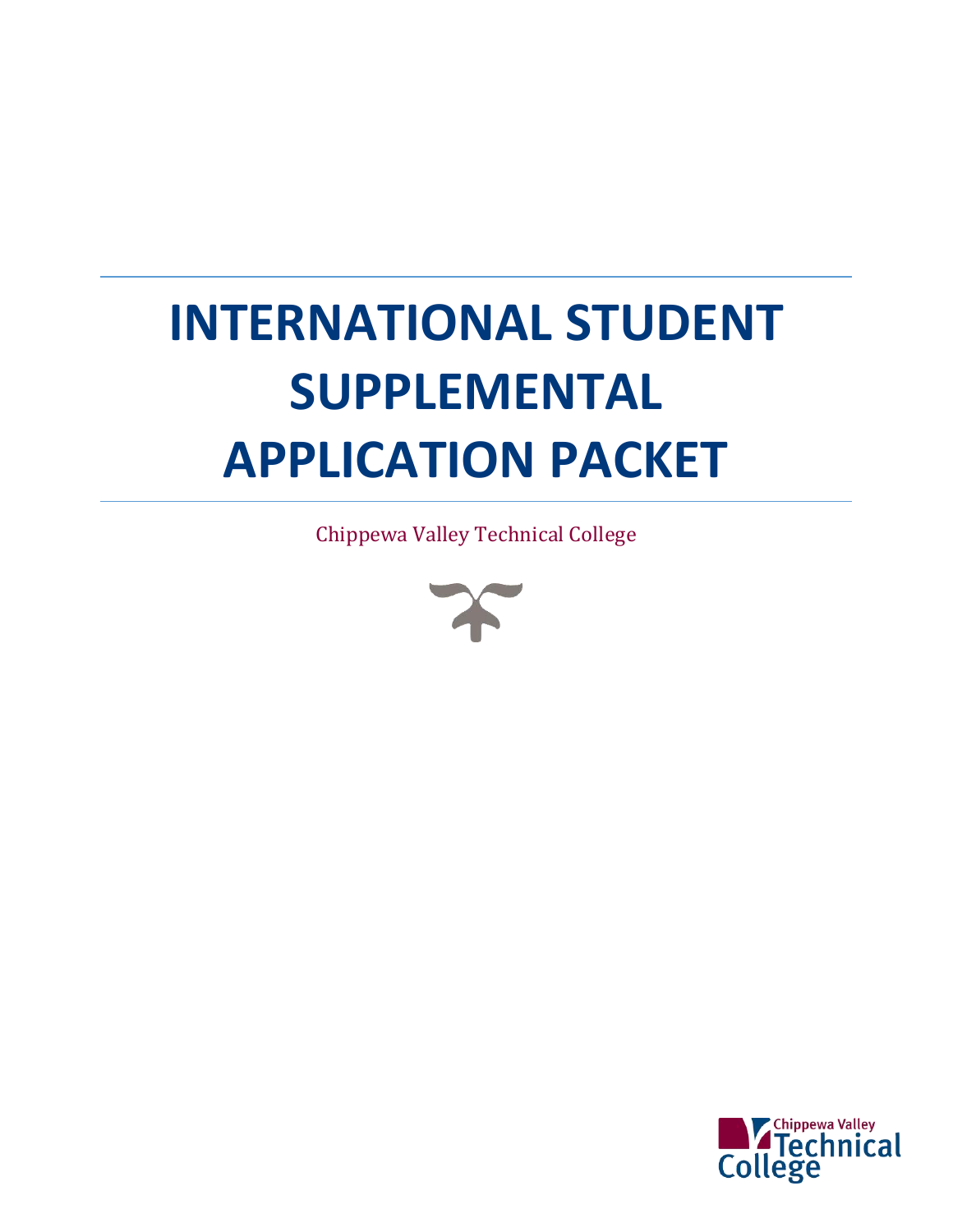### **International Student Admission Checklist**

- $\Box$  CVTC Application
- □ CVTC Application Fee \$30
- □ International Processing Fee \$100
- $\Box$  High school credentials
- □ Post-secondary transcript
- $\square$  Supplemental application
- $\Box$  Financial statement
- $\Box$  Proof of financial resources/assets
- $\Box$  Copy of passport
- $\Box$  Emergency contact form
- □ English Language Requirement
- $\Box$  Proof of Health Insurance (optional)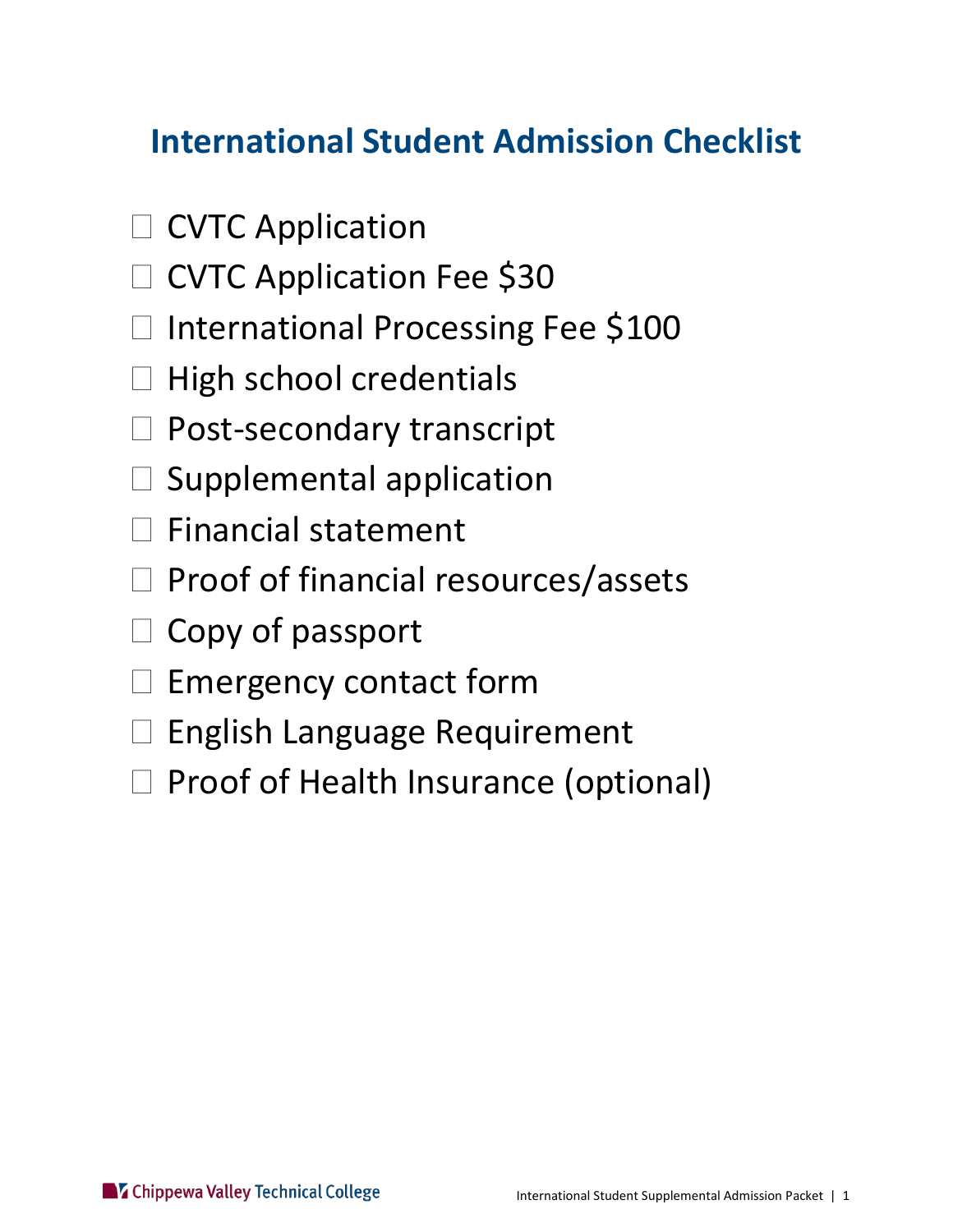### **International Students**

 If you are interested in becoming an international student at CVTC we recommend that you begin this process at least *six months* before you would like to enroll.

Important Considerations:

- All international students attending CVTC on an F1 VISA must enroll at *12credits*  (full-time status) or more.
- • International applicants can only apply to *Associate Degree* level programs that do not have waiting lists.

### **Admission Requirements**

- 1. **Questionnaire**: Complete the questionnaire so we can get to know more about you and your sponsor.
- 2. **Emergency Contact**: We need to establish an emergency while you are a student at CVTC both here and in your home country.
- 3. **English Language**: International students generally show proficiency by taking a Test of English as minimum TOEFL score of 61(computer based test), 450 (paper test), is required and IELTS score a Foreign Language (TOEFL) or (IELTS). To be accepted into a full-time College degree program, a of 5.5.
- 4. **Documentation of Funding**: If you want to become an International Student at CVTC one of the steps you need to take is to document that you have sufficient funds to cover your expenses while attending school.
- 5. **Form I-20**: After you have submitted all of the above materials and have been admitted to a program, CVTC will issue you a Form I-20 which is a Certificate of Eligibility for Nonimmigrant [F-1] Student Status. International students areonly eligible to study in 2-year, Associate Degree Programs.
- 6. **F-1 Visa**: Once you have received the Form I-20 you should visit the USConsulate or Embassy in your country to apply for an F-1 visa. You will need to pay aSEVIS I-901 fee before making this visit.

**Fees**: All application & processing fees must be paid before an application can be processed.

- \$30 CVTC Application Fee pay online
- \$100 International Student Processing Fee (contact CVTC Admissions for Instructions)

*All required forms and documents must be returned to Diversity Resources.*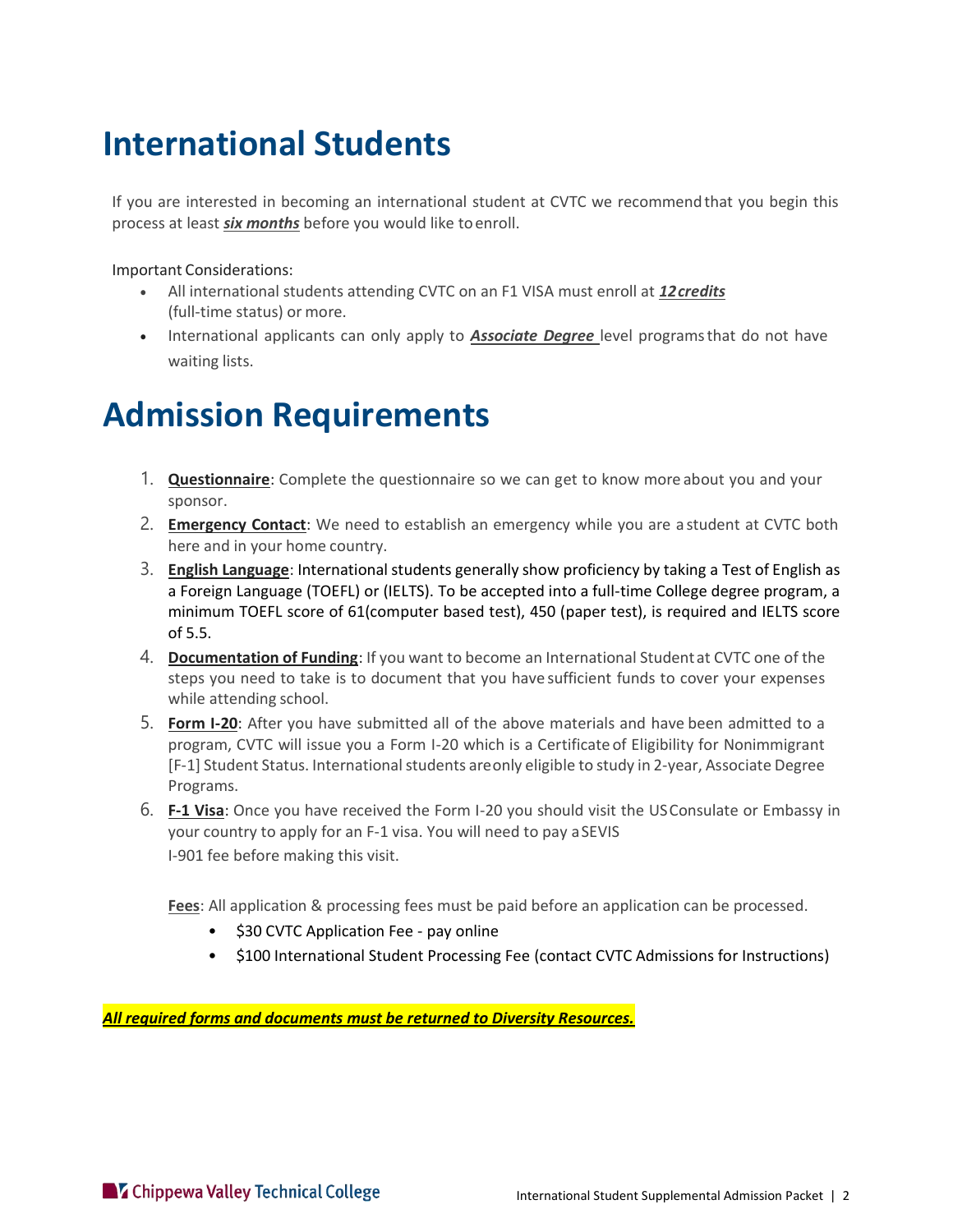# **Cost of Living Estimates**

 The cost of living expenses below are only estimates; your program of choice and personal standard of living will determine your actual amount. Keep in mind that ifyou remain in the area for the summer months, additional funds for living expenses maybe needed.

| <b>Expense</b>                                                  | <b>Amount</b> |
|-----------------------------------------------------------------|---------------|
| Out of State Tuition Cost for One Year<br>(based on 30 credits) | \$9,000.00    |
| <b>Estimated Living Expense</b>                                 | \$10,000.00   |
| Books and Materials (Average)                                   | \$1000.00     |

You are required to document that you can cover a total of \$20,000 (USD) for thefirst year of schooling based on the breakdown above.

 **Note**: U.S. Immigration and Customs Enforcement (ICE) regulations prohibit international students from working off-campus. Although USICE regulations permit part-time,on- campus employment, there are limited on-campus work opportunities at CVTC. International students should not expect to work on campus in order to pay for expenses.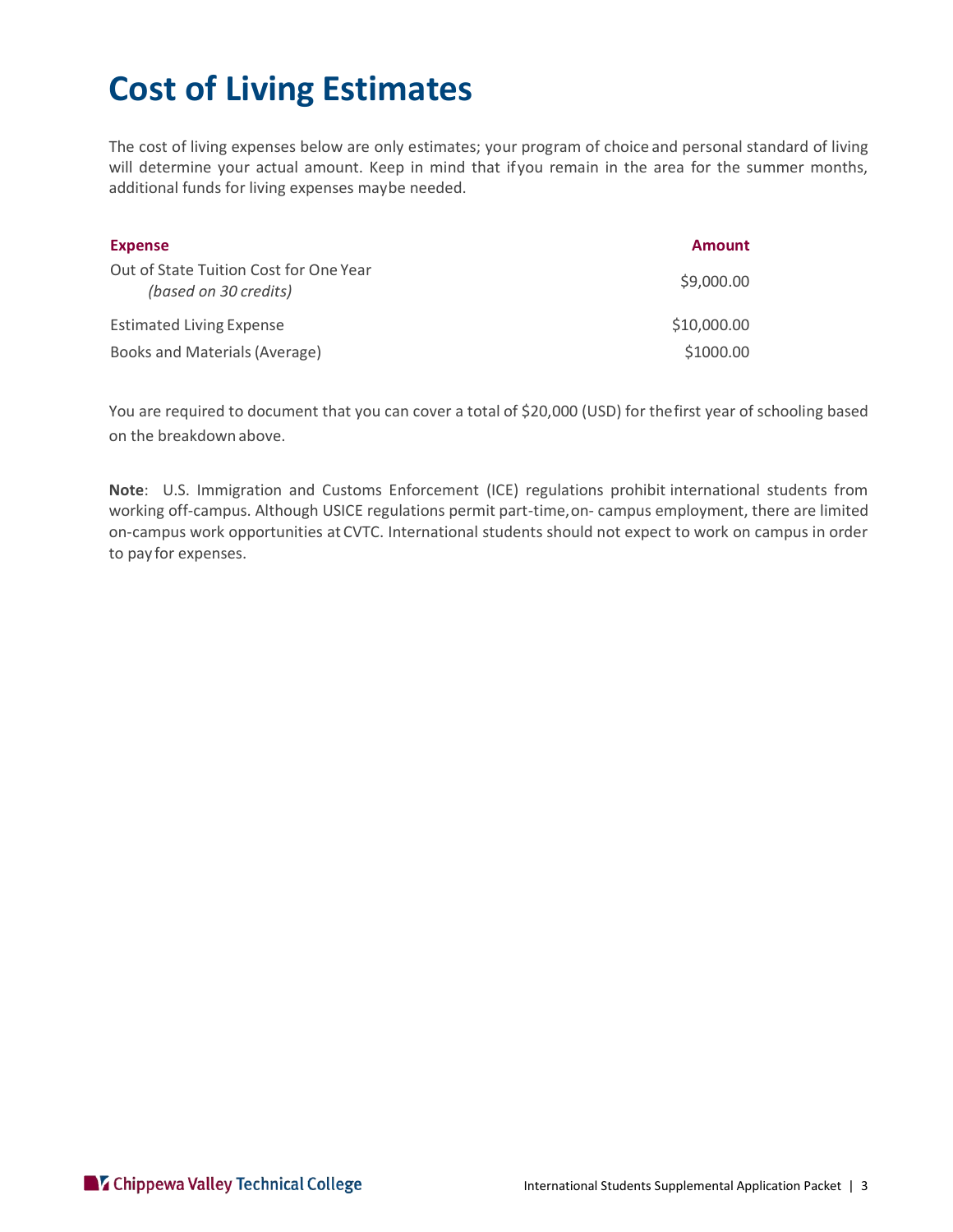### **International Student Supplemental Application**

This application form is **ONLY** for international student applicants (non-U.S. citizens and non-resident aliens). Complete this form **AND** complete the CVTC application available online at <www.cvtc.edu>.

 *Please note: The information requested on this form will be used to complete the Certificate of Visa Eligibility for Nonimmigrant F-1 Student Status, commonly known as the I-20 from. This is the document issued by a school through the internet-based Student and Exchange Visitor Information System (SEVIS) for presentation at a U.S. consulate abroad to apply for an F-1 Student visa; it must also be presented to an immigration official upon entry into the U.S.* 

 Your passport and I-20 form **MUST** match in order for you to be issued an F-1 visa and be admitted into the United States to study. Please **PRINT** your information **EXACTLY** as it appears in your passport.

| Given Name (First Name): 1998 Contract Contract Contract Contract Contract Contract Contract Contract Contract Contract Contract Contract Contract Contract Contract Contract Contract Contract Contract Contract Contract Con |
|--------------------------------------------------------------------------------------------------------------------------------------------------------------------------------------------------------------------------------|
|                                                                                                                                                                                                                                |
| U.S. Social Security Number :____________________________(leave blank if you do not have one)                                                                                                                                  |
| Gender: 2 Male 2 Female                                                                                                                                                                                                        |
| Date of Birth: Month: _____________Day: __________Year: _______________Country of Birth: ____________________                                                                                                                  |
|                                                                                                                                                                                                                                |
|                                                                                                                                                                                                                                |
| If you are currently in the United States, your immigration status $\Box$ F-1 $\Box$ -1 $\Box$ B-1 $\Box$ Other:                                                                                                               |
|                                                                                                                                                                                                                                |
|                                                                                                                                                                                                                                |
| Marital Status: Not Married Married                                                                                                                                                                                            |
| If you are married, will your spouse accompany you to the USA? $\Box$ Yes $\Box$ No                                                                                                                                            |
| If you have children, how many will accompany you to the United States? The manuscription of the United States<br>Fill out Form 4 for Dependents                                                                               |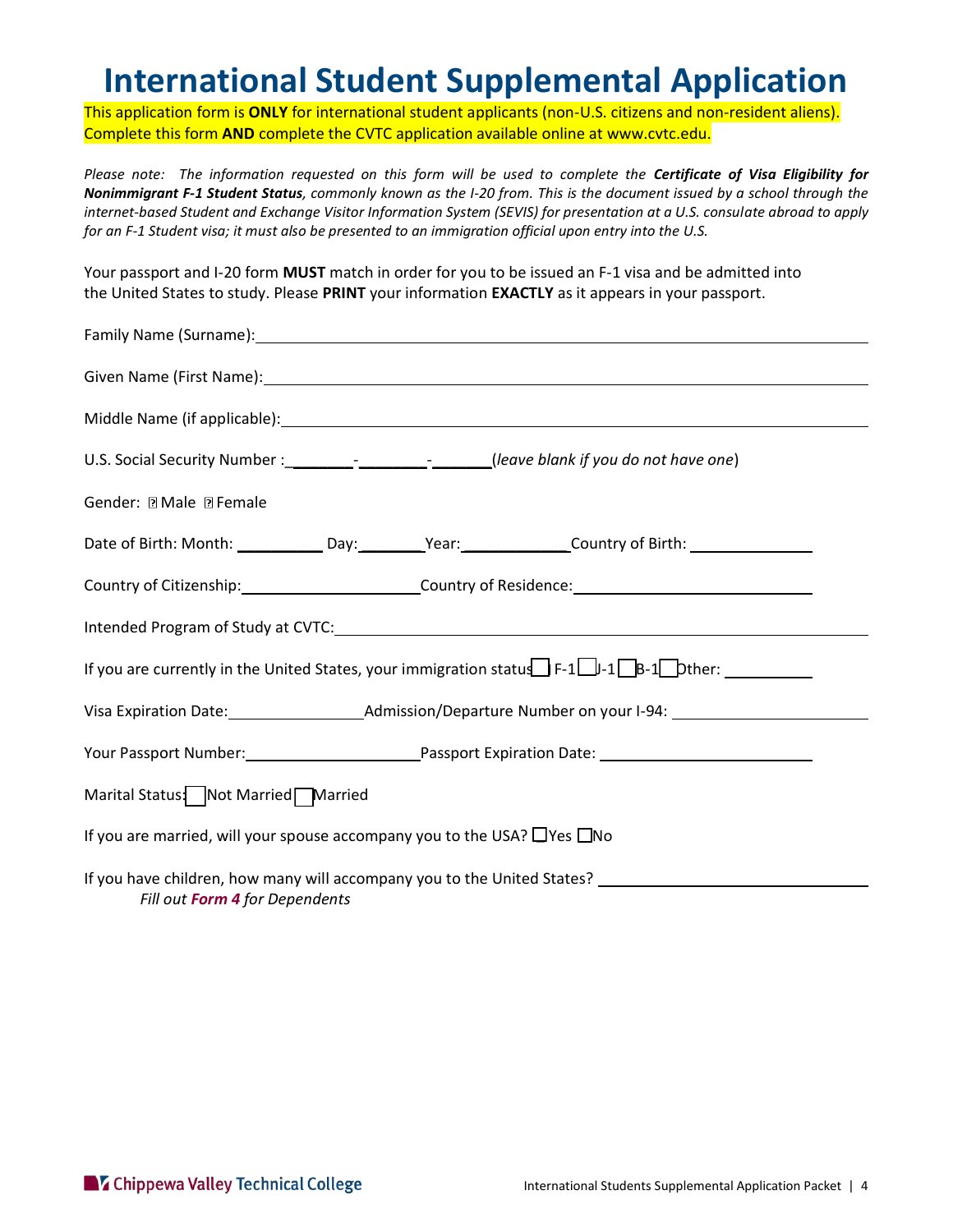# **Complete Mailing Address, Phone, and Email**

 Please include your **complete mailing address**, *as it should be written on an envelope* (in English): This Address will be used to send any necessary admission and International Student paperwork. If Address is undeliverable you may be required to pay additional mailing costs.

|         | Phone: Country Code | City Code | Number |  |
|---------|---------------------|-----------|--------|--|
| Fax:    | <b>Country Code</b> | City Code | Number |  |
| E-mail: |                     |           |        |  |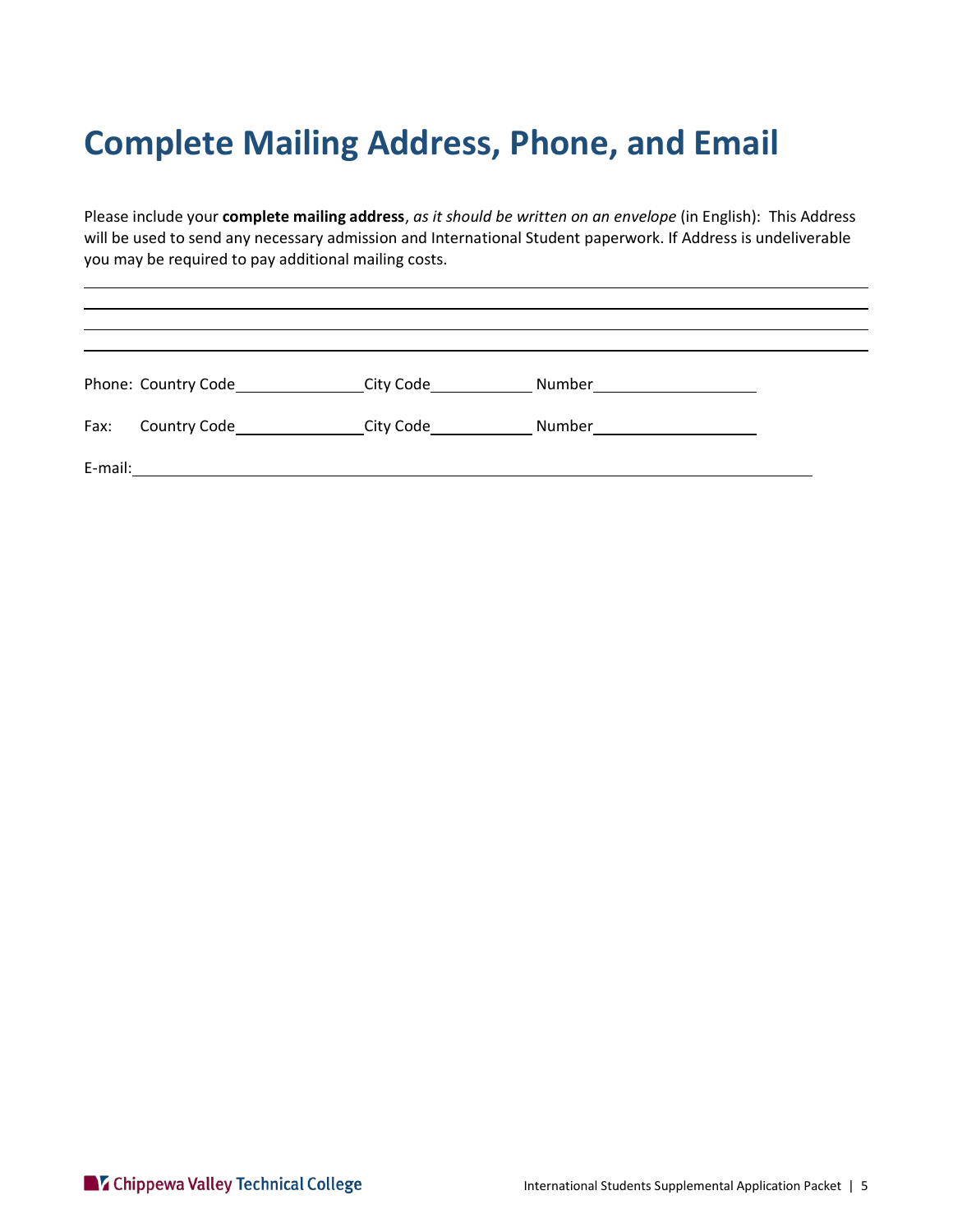# **Release of Information**

 **If you wish to allow another person to discuss your application with us, please indicate the following:** 

|  | Contact Person's Name: 1997                                                                          |  |
|--|------------------------------------------------------------------------------------------------------|--|
|  |                                                                                                      |  |
|  | Please include their mailing address, as it should be written on an envelope (in English)            |  |
|  |                                                                                                      |  |
|  |                                                                                                      |  |
|  | International Phone: Country Code_______________City Code_______________Number______________________ |  |
|  |                                                                                                      |  |

This release is only for the Process of Applying to CVTC. No personal or other information about the Student will be shared without a completed, official **Release of Information.**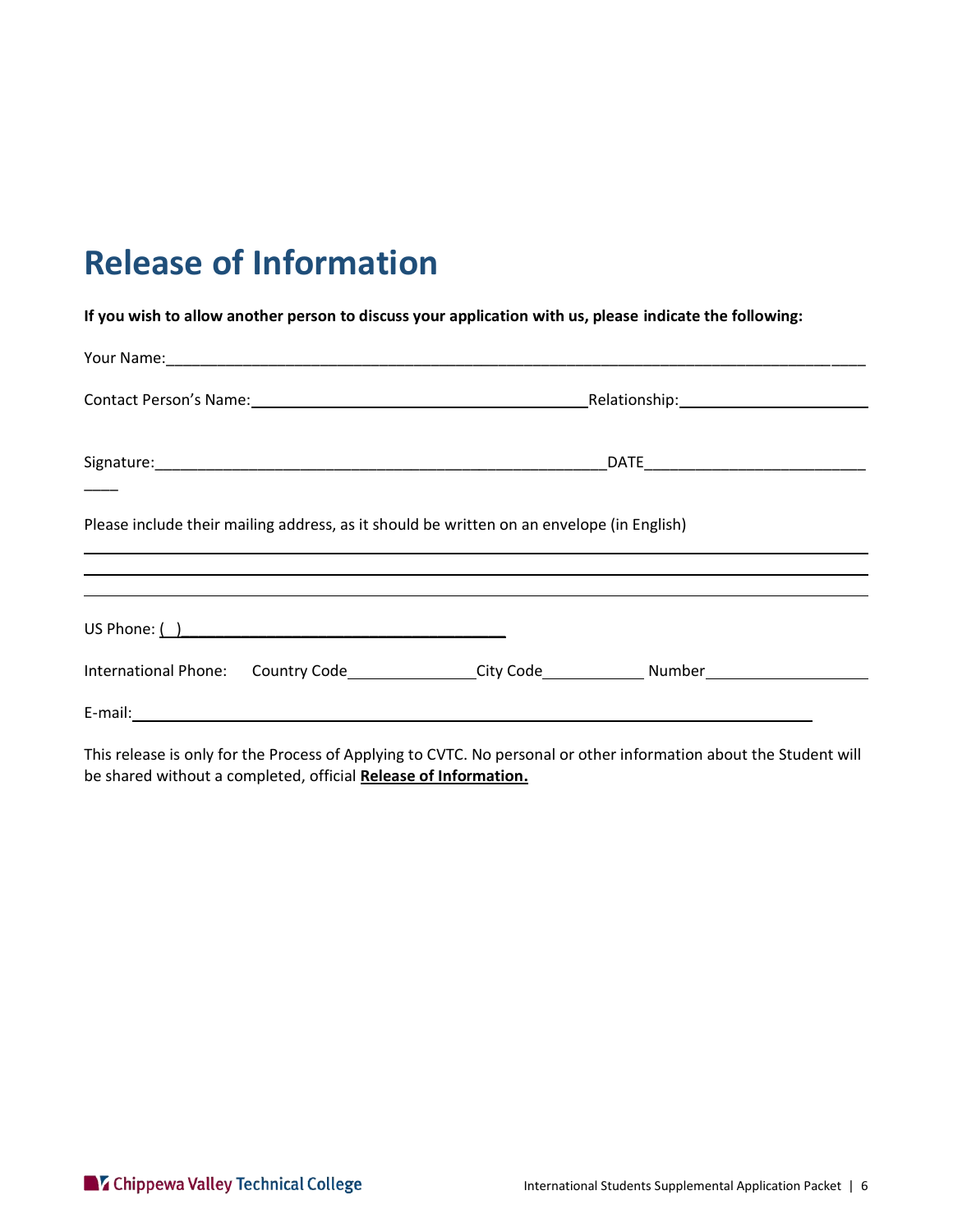# **English Language Requirement**

To ensure reasonable success in the classroom, all students applying to Chippewa Valley Technical College must demonstrate proficiency in the English language. International students generally show proficiency by taking a Test of English as a Foreign Language (TOEFL) (IELTS). To be accepted into a full-time College degree program, a minimum TOEFL score of 61(computer based test), 450 (paper test), is required and IELTS score of 5.5.

The other way to meet the English Language admission requirement is a minimum of two years, Secondary or Post-Secondary Education in an English Speaking School.

Please contact us if you believe there is another way you can demonstrate proficiency in the English Language.

If applicable, I took (or will take) the official TOEFL on (date)

 I requested (or will request) the scores to be sent directly to the Chippewa Valley Technical College (CVTC) on (date) <u>\_\_\_\_\_\_\_\_\_\_\_\_\_\_\_\_\_\_\_\_\_\_\_\_\_\_\_\_\_\_\_\_</u>

My other proof of English language proficient is: (*indicate below*) required minimum of two years, Secondary or Post-Secondary Education in an English Speaking School.

**\_\_\_\_\_\_\_\_\_\_\_\_\_\_\_\_\_\_\_\_\_\_\_\_\_\_\_\_\_\_\_\_\_\_\_\_\_\_\_\_\_\_\_\_\_\_\_\_\_\_\_\_\_\_\_\_\_\_\_\_\_\_\_\_\_\_\_\_\_\_\_\_\_\_\_\_\_\_\_\_\_\_\_\_\_\_\_\_\_\_\_**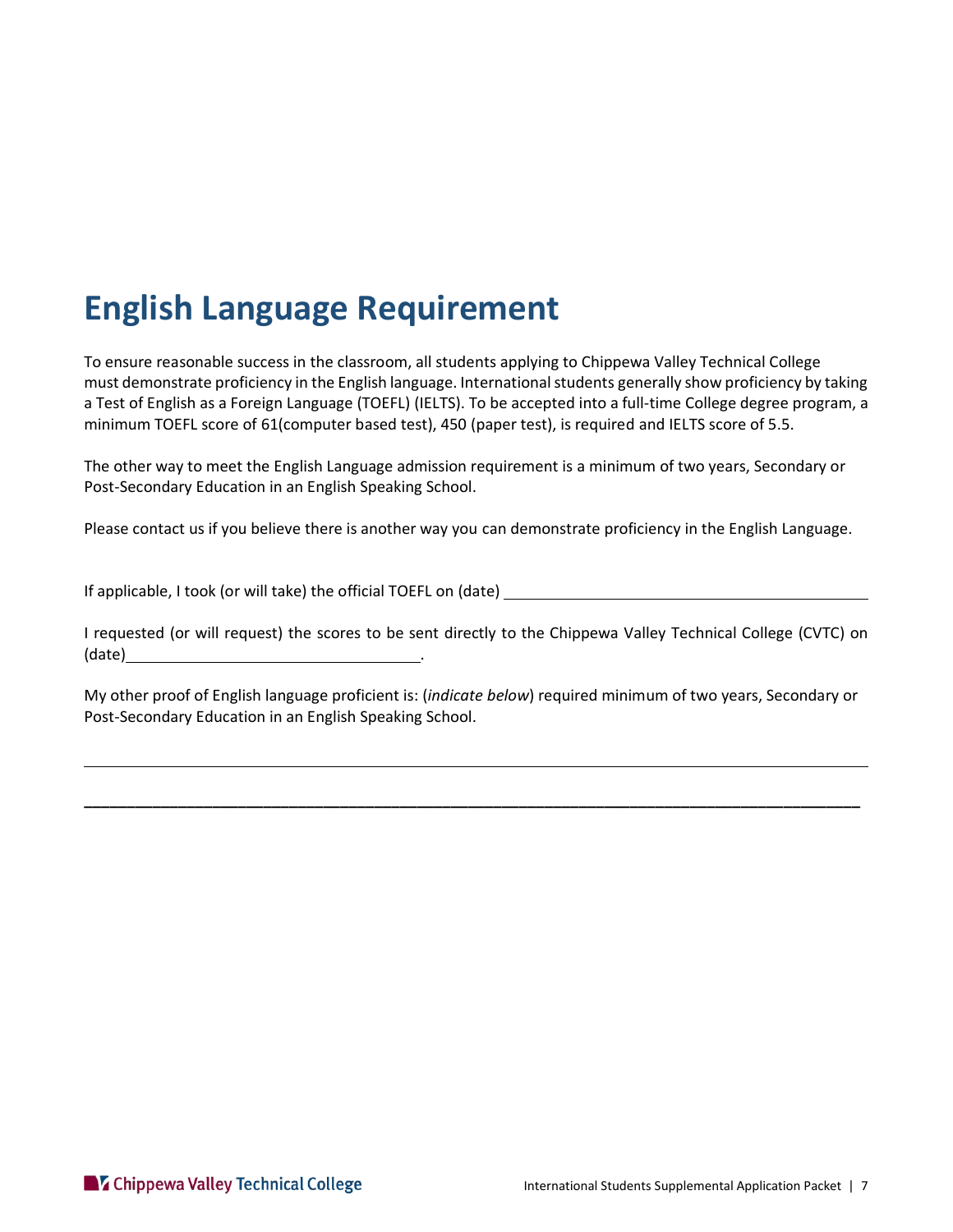# **International Student Questionnaire**

|                                                        |       |          | Surname/Primary Name: 1999 Manual Communication of the Communication of the Communication of the Communication |  |
|--------------------------------------------------------|-------|----------|----------------------------------------------------------------------------------------------------------------|--|
|                                                        |       |          |                                                                                                                |  |
|                                                        |       |          |                                                                                                                |  |
|                                                        |       |          | Gender: Country of Birth: Country of Birth:                                                                    |  |
|                                                        |       |          |                                                                                                                |  |
|                                                        |       |          |                                                                                                                |  |
| <b>Current/Permanent/Home Country Mailing Address:</b> |       |          |                                                                                                                |  |
| Street/P.O. Box                                        | City  |          |                                                                                                                |  |
| State/Region                                           |       | Country  | Zip/Postal Code                                                                                                |  |
| If Known, Local Address (U.S.):                        |       |          |                                                                                                                |  |
| Street/Road Apt. #                                     |       |          |                                                                                                                |  |
| City                                                   | State | Zip Code |                                                                                                                |  |
|                                                        |       |          |                                                                                                                |  |
|                                                        |       |          |                                                                                                                |  |
|                                                        |       |          |                                                                                                                |  |
|                                                        |       |          |                                                                                                                |  |
| Health Insurance: $\Box$ Yes $\Box$ No                 |       |          | Copy of Health Insurance Card: Ves No                                                                          |  |
|                                                        |       |          |                                                                                                                |  |

 **Please note: The individual named above will be contacted regarding willingness to act as your sponsor, ensuring that you will have transportation and suitable living accommodations upon arrival in Eau Claire, WI (USA).**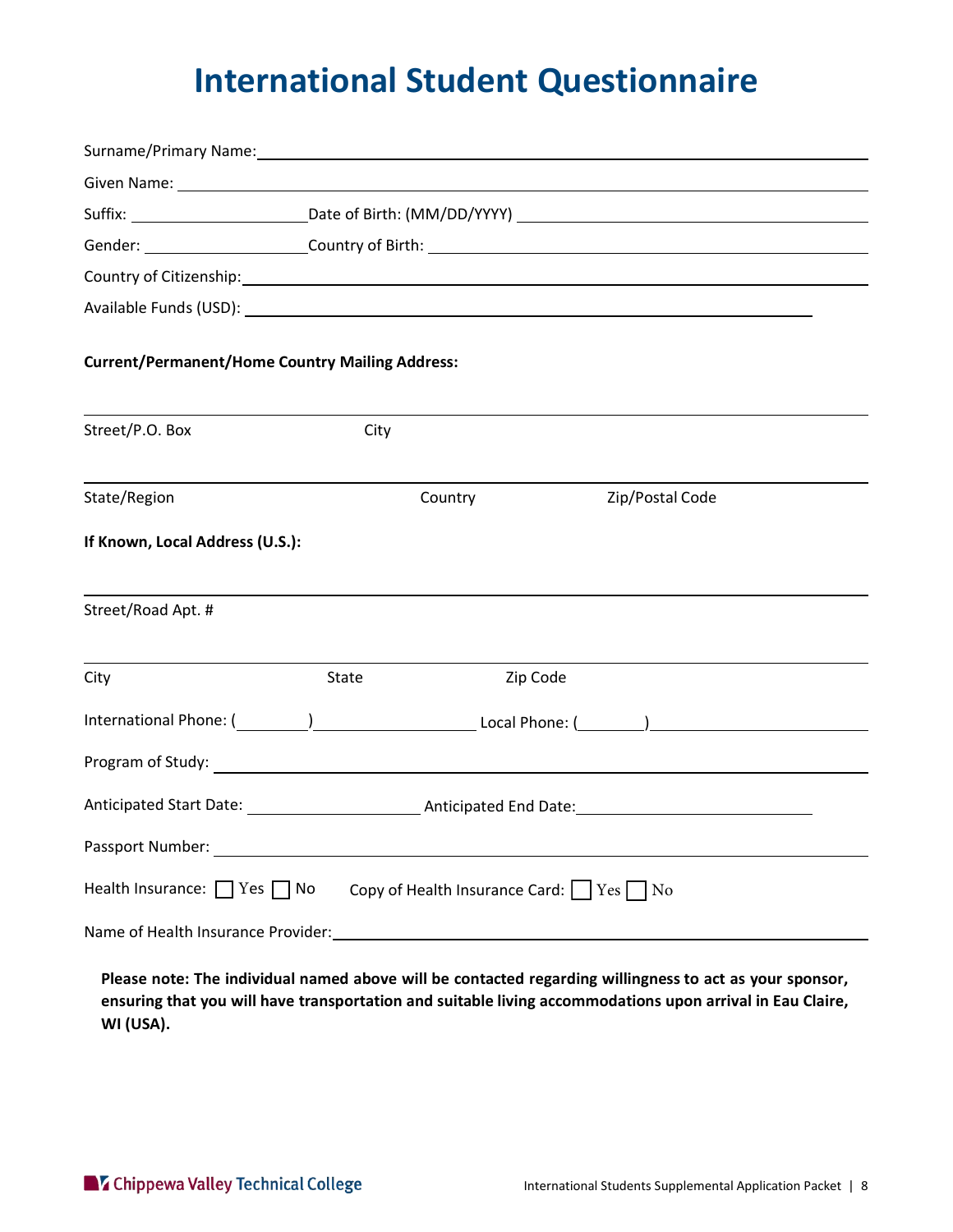#### **International Student Emergency Contact Information Form**  Chippewa Valley Technical College

In case of an emergency while you are a student at Chippewa Valley Technical College, we will contact your local sponsor. In addition, we need to have a contact person in your home country.

In case of emergency, please tell us who we should contact in your **home country**:

| Relationship to you (parent, uncle, friend, etc.): \\ead \\ead \\ead \\ead \\ead \\ead \\ead \\ead \\ead \\ead                                                                                                                |  |
|-------------------------------------------------------------------------------------------------------------------------------------------------------------------------------------------------------------------------------|--|
|                                                                                                                                                                                                                               |  |
|                                                                                                                                                                                                                               |  |
| City, County, Country: 1999. The Country of the City of the Country of the City of the Country of the Country of the Country of the Country of the Country of the Country of the Country of the Country of the Country of the |  |
|                                                                                                                                                                                                                               |  |
|                                                                                                                                                                                                                               |  |
|                                                                                                                                                                                                                               |  |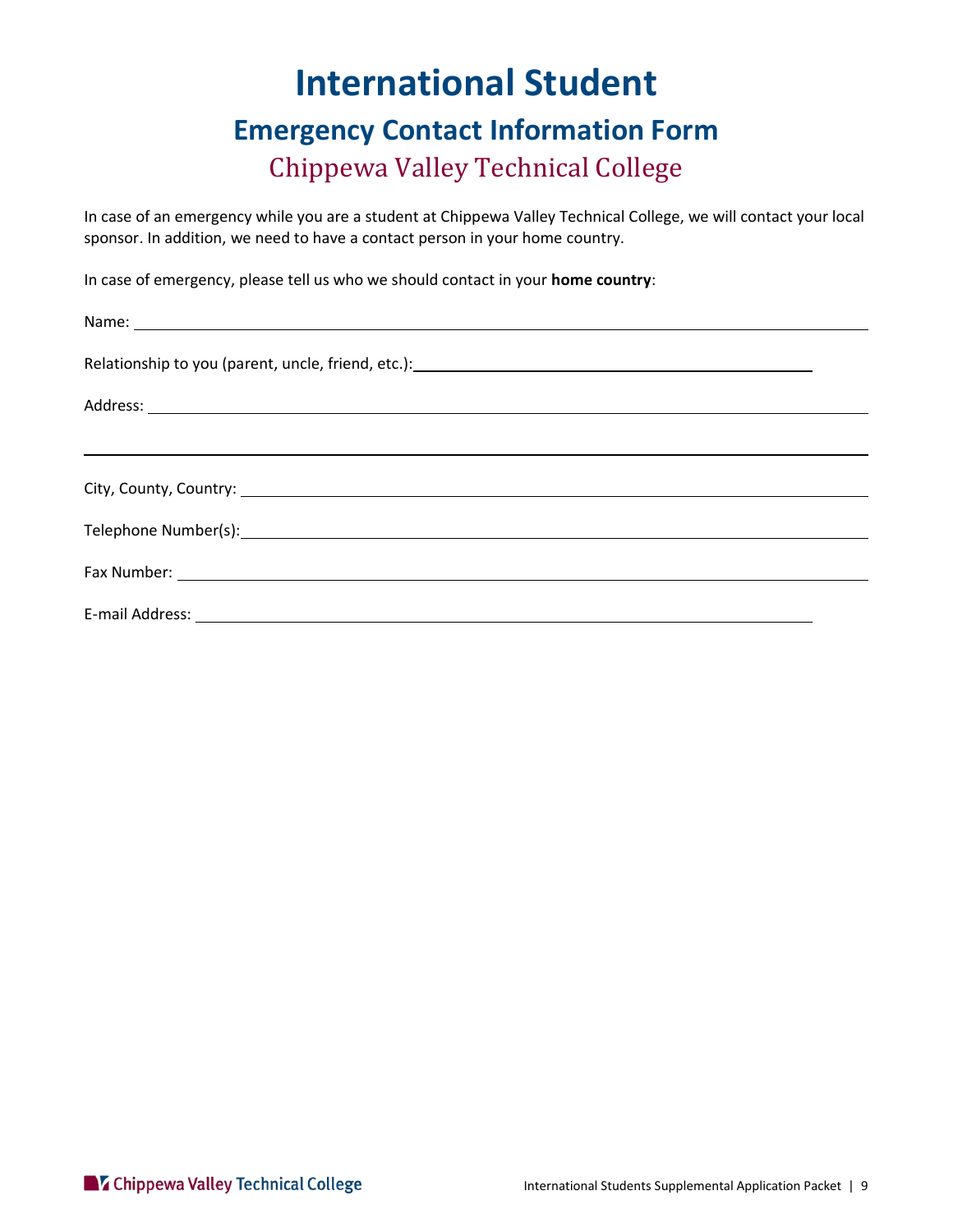# **Certification of Financial Resources**

 **document that they have sufficient funds to cover all expenses while attending Chippewa Valley Technical College. No international applicants will be accepted until this requirement is completed. All applicants seeking an F-1 student visa, or who are applying to maintain their F-1 student status, must** 

*Last (family) Name First (given) Name Middle Name* 

 All international students must submit financial documentation that they have sufficient funds available to support their education. The forms of documentation required depend upon who is supporting the student. Please refer to the 'International Student Expenses' page, to determine amount required. All documents must be in English and indicate type of currency. If admitted to Chippewa Valley Technical College, students will also need to present copies of these documents to the U.S. Consul, when applying for a student visa.

| Who will support you?<br>$()$ Self | <b>Required documentation:</b><br>Personal bank statement or a letter from the bank documenting that you have<br>sufficient funds for at least the first year of study at CVTC.                                                |  |
|------------------------------------|--------------------------------------------------------------------------------------------------------------------------------------------------------------------------------------------------------------------------------|--|
| $()$ Parent $(s)$                  | Name: Name and the second state of the second state of the second state of the second state of the second state of the second state of the second state of the second state of the second state of the second state of the sec |  |
|                                    | 1. Bank statement or letter from a bank documenting funds available for your<br>education.                                                                                                                                     |  |
|                                    | 2. Letter stating that your parent(s) agree to support you while you study at<br>CVTC.                                                                                                                                         |  |
| () Relative(s)                     | Name: Name: Name: Name: Name: Name: Name: Name: Name: Name: Name: Name of Name of Name of Name of Name of Name of Name of Name of Name of Name of Name of Name of Name of Name of Name of Name of Name of Name of Name of Name |  |
|                                    | 1. Bank statement or letter from a bank documenting funds available for your<br>education.                                                                                                                                     |  |
|                                    | 2. Letter stating that your relative(s) agree to support you while you study at<br>CVTC.                                                                                                                                       |  |
| () Other                           | Name: Name: Name: Name: Name: Name: Name: Name: Name: Name: Name: Name: Name of Name of Name of Name of Name o                                                                                                                 |  |
|                                    | 1. Bank statement or letter from a bank documenting funds available for your<br>education.                                                                                                                                     |  |
|                                    | 2. Letter stating that this person agrees to support you while you study at<br>CVTC.                                                                                                                                           |  |
| () Sponsor                         | Documentation from your government, employer, or scholarship agency which<br>states what funds will be provided for your study at CVTC.                                                                                        |  |

 I certify that all of the information I have provided is correct and complete. I agree to be fully responsible for my tuition and all living expenses while enrolled at Chippewa Valley Technical College. I understand that failure to pay my debts will result in dismissal from the college.

Signature of student:  $\Box$  Date:  $\Box$  Date:  $\Box$  Date:  $\Box$ 

(*Signature of parent or guardian is required if student is less than 18 years old*)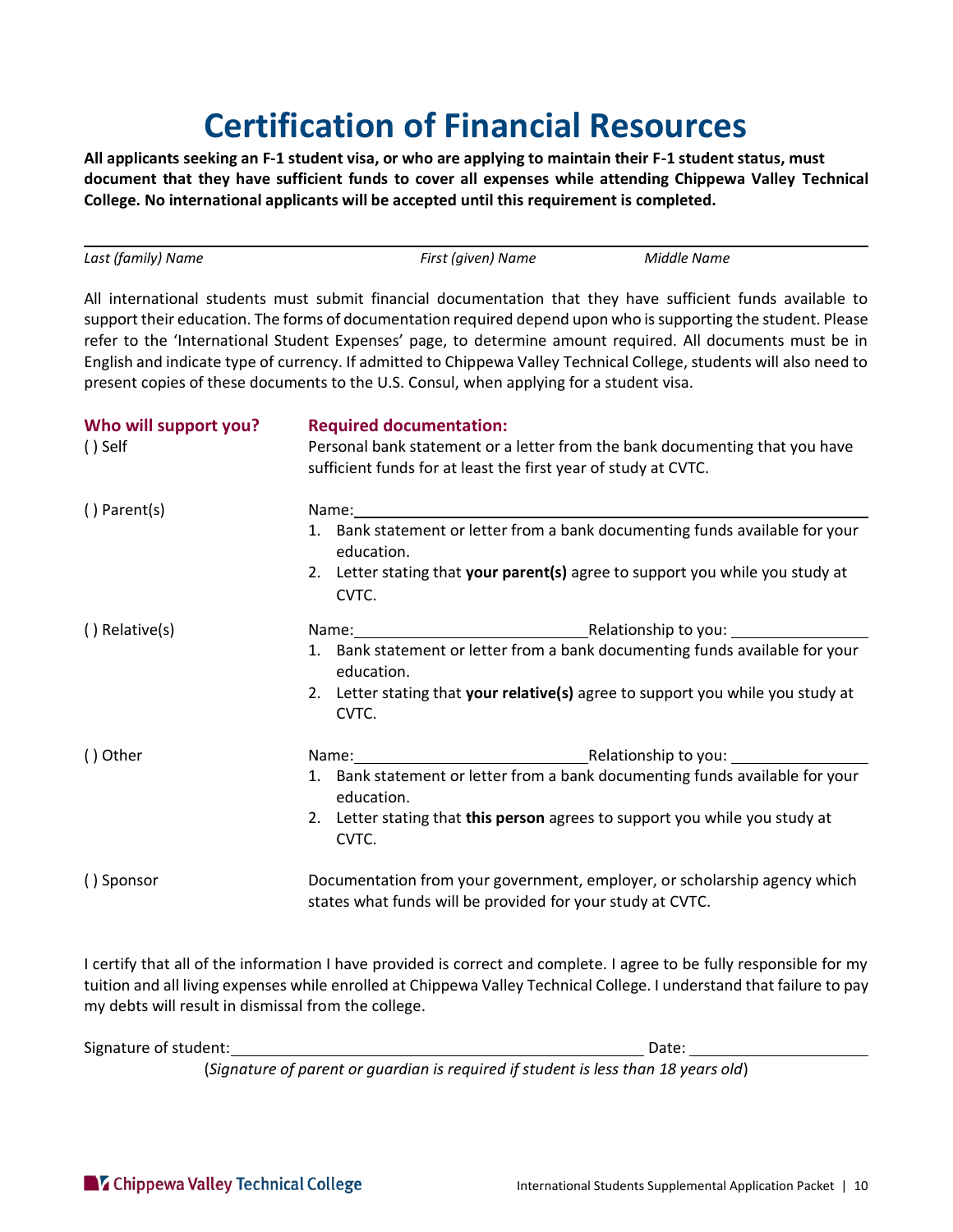#### **STATEMENT OF FIANCIAL RESOURCES**

 Department of Homeland Security regulations require institutions to obtain evidence statin that applicants have adequate financial resources to provide for their expenses while studying in the United States. Funds may come from a variety of resources, including personal savings, scholarships, sponsoring agencies, continuance of salary, the applicant's family or any dependable source. All international applicants, those applying form outside and those currently living in the United States, must fill out the Declaration of Finances and submit supporting evidence of funding.

#### **DECLARATION OF FINANCES - Please fill out Form 3**

I certify that I will have adequate funds for my travel to and from the United States.

 $\Box$ Yes  $\Box$ No

I certify that I can make the necessary arraignments to have all funds transferred to the Unites States.

\_|Yes |\_\_|No

I certify that these funds will be provided by (check all that apply):

111 111 111 My own savings Parents Other \_\_\_\_\_\_\_\_\_\_\_\_\_\_\_\_\_\_\_\_\_\_\_

 \*\*By signing this supplemental application form, I certify that the information and documents provided are true to my best understanding. I understand that any false information can results in termination of my current VISA without notice.

| Printed Name: |  |
|---------------|--|
|               |  |

Signature: Note: Note: Note: Note: Note: Note: Note: Note: Note: Note: Note: Note: Note: Note: Note: Note: Note: Note: Note: Note: Note: Note: Note: Note: Note: Note: Note: Note: Note: Note: Note: Note: Note: Note: Note: N